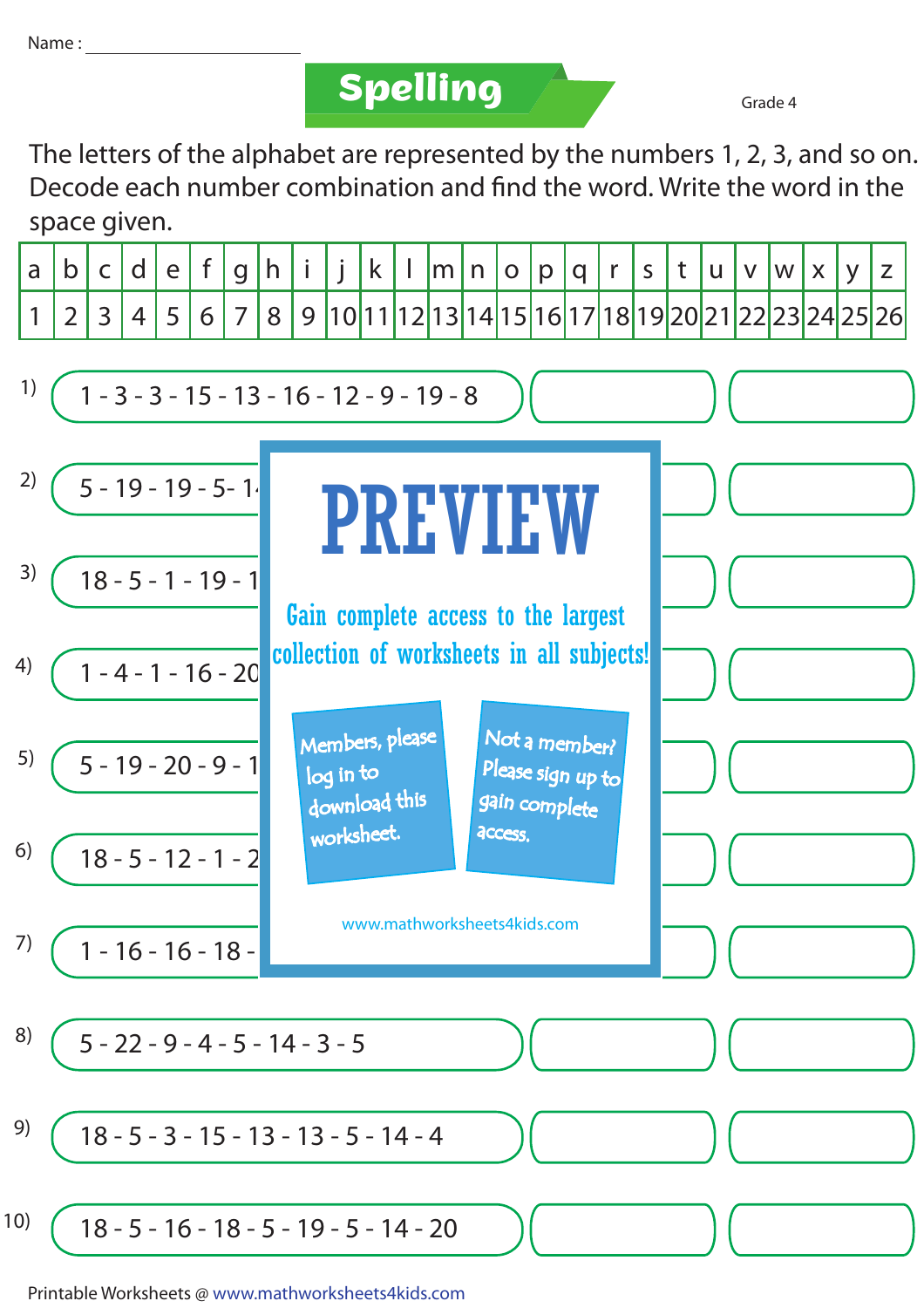## Name :

## **Spelling Grade 4**



Printable Worksheets @ www.mathworksheets4kids.com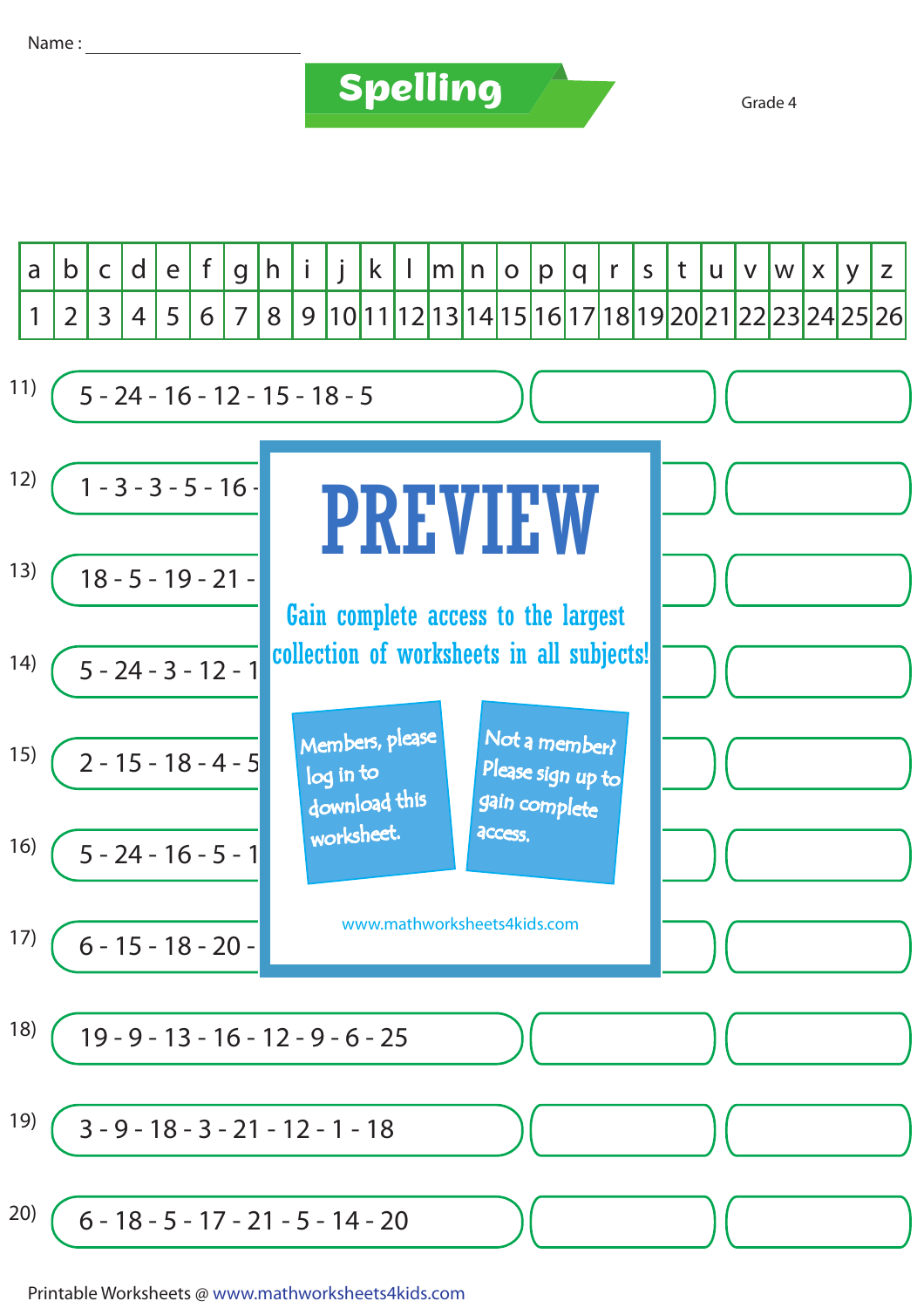## Name : **Answer Key**

**Spelling Grade 4** 

The letters of the alphabet are represented by the numbers 1, 2, 3, and so on. Decode each number combination and find the word. Write the word in the space given.

|  |  |  |  |  |  |  |  |  |  |  | $ a b c d e f g h i j k l m n o p q r s t u v w x y z $ |                                                                                       |
|--|--|--|--|--|--|--|--|--|--|--|---------------------------------------------------------|---------------------------------------------------------------------------------------|
|  |  |  |  |  |  |  |  |  |  |  |                                                         | 1   2   3   4   5   6   7   8   9  10 11 12 13 14 15 16 17 18 19 20 21 22 23 24 25 26 |



Printable Worksheets @ www.mathworksheets4kids.com